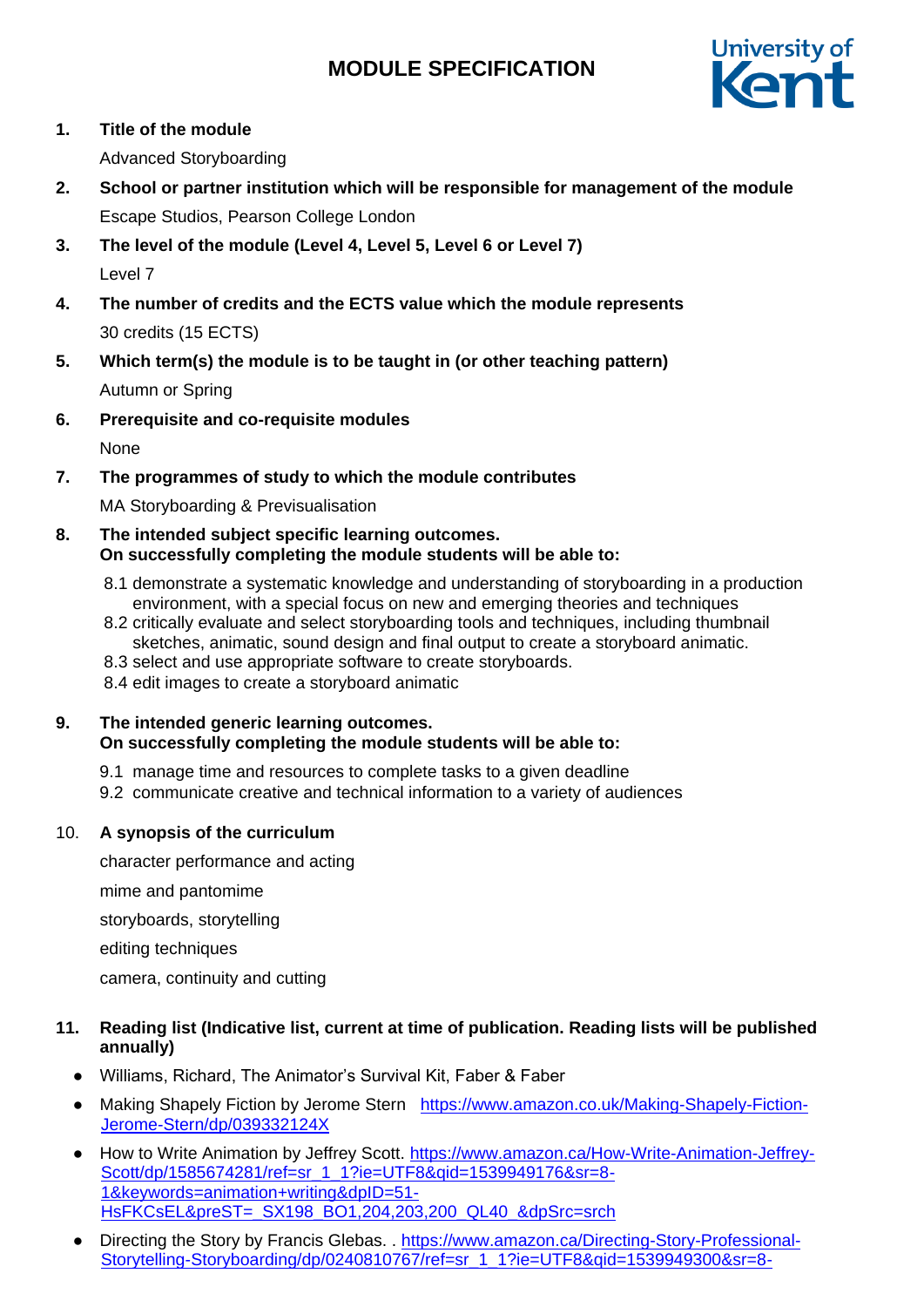

# **MODULE SPECIFICATION**

[1&keywords=directing+the+story&dpID=51DCTLI7mGL&preST=\\_SY264\\_BO1,204,203,200\\_QL40](https://www.amazon.ca/Directing-Story-Professional-Storytelling-Storyboarding/dp/0240810767/ref=sr_1_1?ie=UTF8&qid=1539949300&sr=8-1&keywords=directing+the+story&dpID=51DCTLI7mGL&preST=_SY264_BO1,204,203,200_QL40_&dpSrc=srch) [\\_&dpSrc=srch](https://www.amazon.ca/Directing-Story-Professional-Storytelling-Storyboarding/dp/0240810767/ref=sr_1_1?ie=UTF8&qid=1539949300&sr=8-1&keywords=directing+the+story&dpID=51DCTLI7mGL&preST=_SY264_BO1,204,203,200_QL40_&dpSrc=srch)

- Vision and Composition by Hans Bacher. [https://www.amazon.ca/Vision-Composition-Hans-P-](https://www.amazon.ca/Vision-Composition-Hans-P-Bacher/dp/1786272202/ref=sr_1_1?s=books&ie=UTF8&qid=1539949346&sr=1-1&keywords=hans+bacher&dpID=41jWtLXh8ML&preST=_SX198_BO1,204,203,200_QL40_&dpSrc=srch)[Bacher/dp/1786272202/ref=sr\\_1\\_1?s=books&ie=UTF8&qid=1539949346&sr=1-](https://www.amazon.ca/Vision-Composition-Hans-P-Bacher/dp/1786272202/ref=sr_1_1?s=books&ie=UTF8&qid=1539949346&sr=1-1&keywords=hans+bacher&dpID=41jWtLXh8ML&preST=_SX198_BO1,204,203,200_QL40_&dpSrc=srch) [1&keywords=hans+bacher&dpID=41jWtLXh8ML&preST=\\_SX198\\_BO1,204,203,200\\_QL40\\_&dpSr](https://www.amazon.ca/Vision-Composition-Hans-P-Bacher/dp/1786272202/ref=sr_1_1?s=books&ie=UTF8&qid=1539949346&sr=1-1&keywords=hans+bacher&dpID=41jWtLXh8ML&preST=_SX198_BO1,204,203,200_QL40_&dpSrc=srch) [c=srch](https://www.amazon.ca/Vision-Composition-Hans-P-Bacher/dp/1786272202/ref=sr_1_1?s=books&ie=UTF8&qid=1539949346&sr=1-1&keywords=hans+bacher&dpID=41jWtLXh8ML&preST=_SX198_BO1,204,203,200_QL40_&dpSrc=srch)
- Escape Studios Animation Library: [http://lib-guides.pearsoncollegelondon.ac.uk](http://lib-guides.pearsoncollegelondon.ac.uk/)
- Hooks, Ed, *Acting for Animators*, Routledge, 2017

### **12. Learning and teaching methods**

Students undertake direct instruction from tutors in a studio environment to introduce theory and practice. Knowledge and understanding is explored through practical examples in the studio, using examples, demonstrations and analysing student work in the context of the underlying theories and supported by exercises and directed reading, an approach similar to 'action learning' [\[https://www.heacademy.ac.uk/knowledge-hub/action-learning-0\]](https://www.heacademy.ac.uk/knowledge-hub/action-learning-0). Practice and practical work is supervised by tutors and supported by studio assistants. Additional materials and support is provided through the VLE.

Tutor-led studio sessions: 135 hours

Studio assistant supported practice: 45 hours

Directed study: 120 hours

#### **13. Assessment methods**

13.1 Main assessment methods

Coursework 60%

This is a practical project the production of a storyboard sequence. (LO 8.1, 8.2, 8.3, 8.4, 9.1) Reflective Log (3000 words) 30% (LO 8.1, 8.2, 9.1)

Individual presentation (15 minutes) 10% (LO 8.1, 8.2, 8.3, 8.4, 9.2)

- 13.2 Reassessment methods
- **14. Map of module learning outcomes (sections 8 & 9) to learning and teaching methods (section12) and methods of assessment (section 13)**

| <b>Module learning outcome</b>      | 8.1 | 8.2 | 8.3 | 8.4 | 9.1 | 9.2 |
|-------------------------------------|-----|-----|-----|-----|-----|-----|
| Learning/ teaching method           |     |     |     |     |     |     |
| Tutor-led studio sessions           | X   | X   | X   | X   |     |     |
| Studio assistant supported practice |     | X   | X   | X   |     |     |
| <b>Directed Study</b>               | X   | X   | X   | X   | X   | X   |
| <b>Assessment method</b>            |     |     |     |     |     |     |
| <b>Coursework</b>                   | X   | X   | X   | X   | X   |     |
| <b>Reflective Log</b>               | X   | X   |     |     | X   |     |
| <b>Presentation</b>                 | X   | X   |     |     |     | X   |